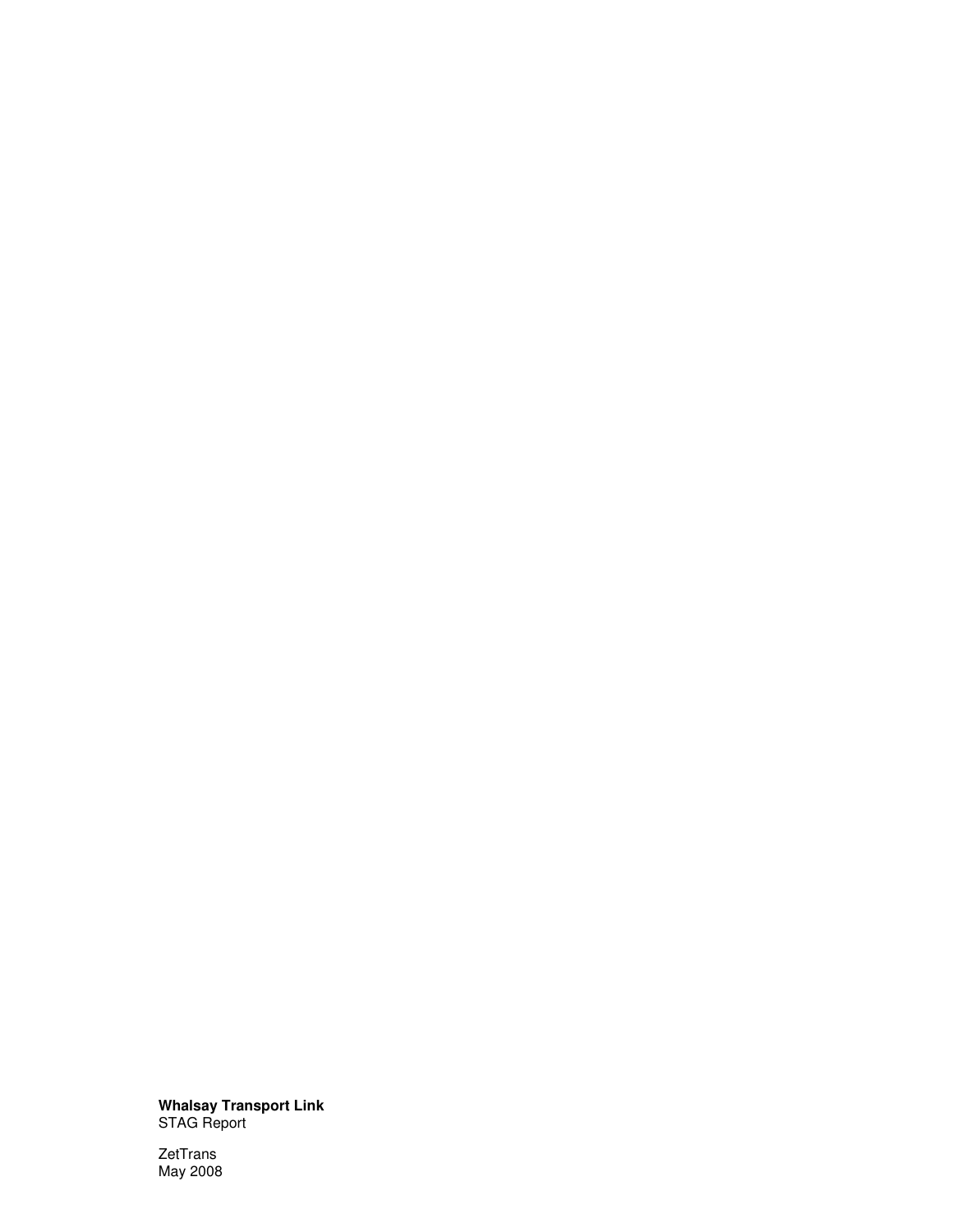| Joanne Casey                | Paul Finch         |
|-----------------------------|--------------------|
| <b>Principal Consultant</b> | Associate Director |

Whalsay Transport Link

| .No<br>⊀ev | ments                   |  |  |
|------------|-------------------------|--|--|
|            |                         |  |  |
|            | tor circulati.<br>Final |  |  |

225 Bath Street, Glasgow, G2 4GZ Telephone: 0141 222 6400 Fax: 0141 222 6499 Website: http://www.fabermaunsell.com

Job No 55280/601 Reference Executive Sum Date Created May 2008

This document has been prepared by Faber Maunsell Limited ("Faber Maunsell") for the sole use of our client (the "Client") and in accordance with generally accepted consultancy principles, the budget for fees and the terms of reference agreed between Faber Maunsell and the Client. Any information provided by third parties and referred to herein has not been checked or verified by Faber Maunsell, unless otherwise expressly stated in the document.

No third party may rely upon this document without the prior and express written agreement of Faber Maunsell.

f:\projects\55280tabt zetrans regional transport strategy development\ws 601 whalsay stag2\11\stag 2\final report\formal executive summary.doc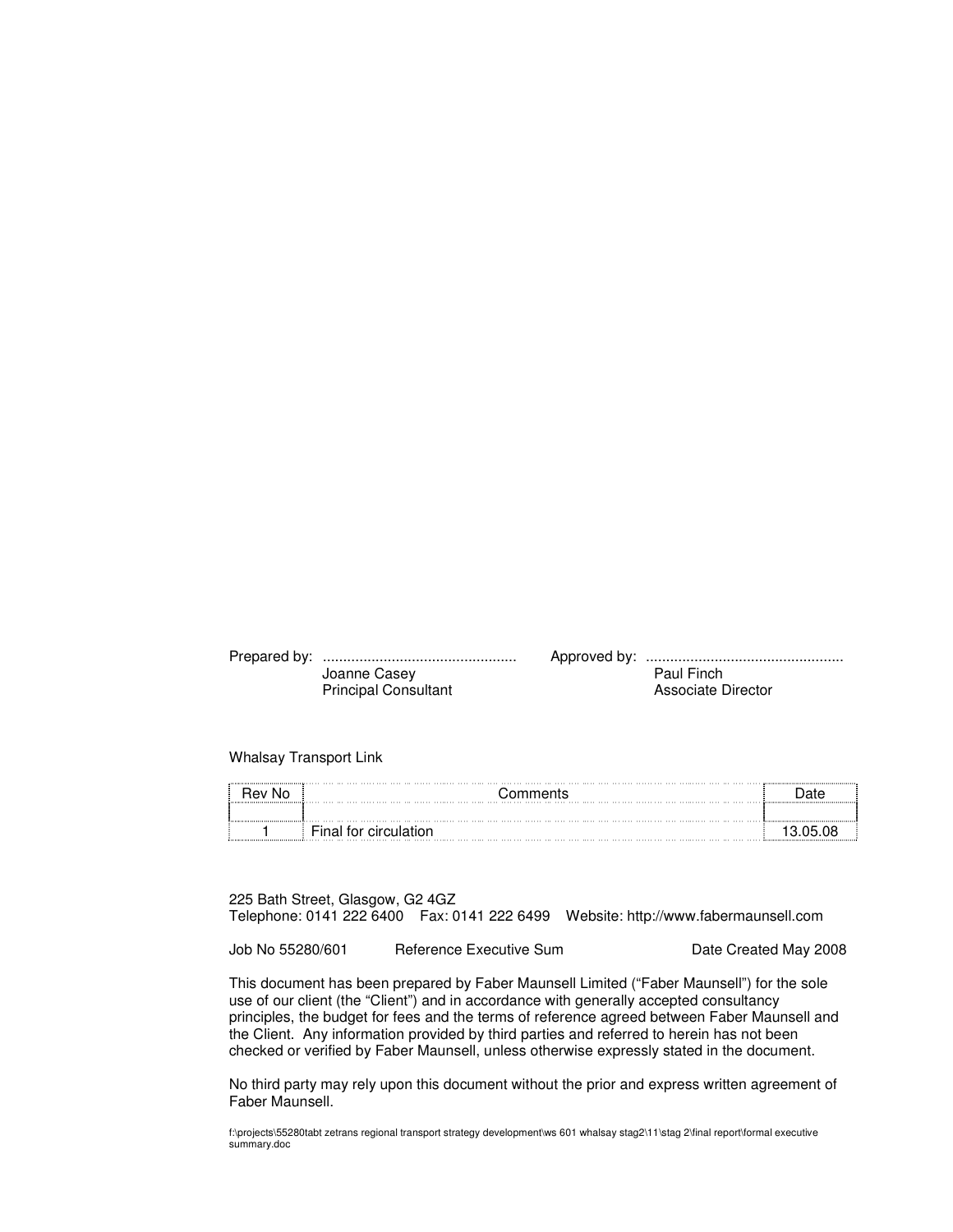# Executive Summary

## **Introduction**

ZetTrans commissioned Faber Maunsell to undertake a detailed examination of options with regard to the transport link between Whalsay and the Mainland. The analysis follows Scottish Transport Appraisal Guidance (STAG<sup>1</sup>). This note summarises the STAG process undertaken in order to reach a preferred option to be considered for funding.

The 'Do Nothing' option is considered to be unacceptable. Currently the route suffers capacity constraints at peak times which is reported to be hampering the commuter base of the island. Almost one quarter (22% or 160 residents) of the working population on Whalsay commute to the Mainland and depend on a regular and reliable ferry service. Current issues with capacity lead to uncertainty about being able to travel which can cause personal stress to people and potentially make continued commuting to the mainland untenable. Added to this is the uncertainty regarding the state of the infrastructure and the vessels serving the route. The infrastructure is currently operating at its limit in terms of berthing pressures with ever increasing maintenance costs required to keep the service operational. The route is served by two vessels, MV 'Linga' and MV 'Hendra'. MV 'Hendra' was recently refurbished to extend her serviceable life but it is not anticipated that this could be extended further and she will need to come out of regular service use in approximately 2014; waiting time on new ferries is three years and can be potentially up to five years.

These factors all combine to provide a bleak future picture for Whalsay under the 'Do Nothing' scenario with ongoing capacity constraints hampering access to economic activity for residents of the island and increasing likelihood of service disruptions due to the aging infrastructure and vessels. All of this could serve to make living on Whalsay and commuting to the mainland untenable which could in turn generate population decline on the island as people move off in search of employment opportunities.

Whalsay is the most populated of the Shetland Islands and the Whalsay route is the third busiest on the Shetland network. The route has been experiencing sustained and continued growth in passenger and vehicle numbers.

#### **Problems and Opportunities**

Analysis of the problems and opportunities has been undertaken and found the key problems to be:

- Aging vessels and changing legislation with regard to ferry design standards which affects the medium term use of MV 'Hendra;'
- Aging infrastructure and increasing berthing pressures and increasing rate of wear and tear on the terminal infrastructure;
- Vehicle capacity problems aboard the ferries, particularly during peak commuting times, as well as problems related to the booking system and service gaps - commuting to the mainland is essential for 22% of the working population on Whalsay (approximately 160 people);
- Restricted capacity for HGVs and taller vehicles on MV 'Linga'; due to competition for space the vehicle deck, there can be lengthy delays for larger vehicles;
- **Marine congestion in Symbister Harbour;**
- Concern regarding affordability, both in terms of affordability of fares as well as the importance of finding an affordable solution for funding bodies; and
- Concerns expressed over the operational reliability of the ferries with regard to operation in inclement weather as well as continuation of service during times of repair and routine maintenance.

 1 STAG is the official appraisal framework developed by the Scottish Government to aid transport planners and decision-makers in the development of transport policies, plans, programmes and projects in Scotland.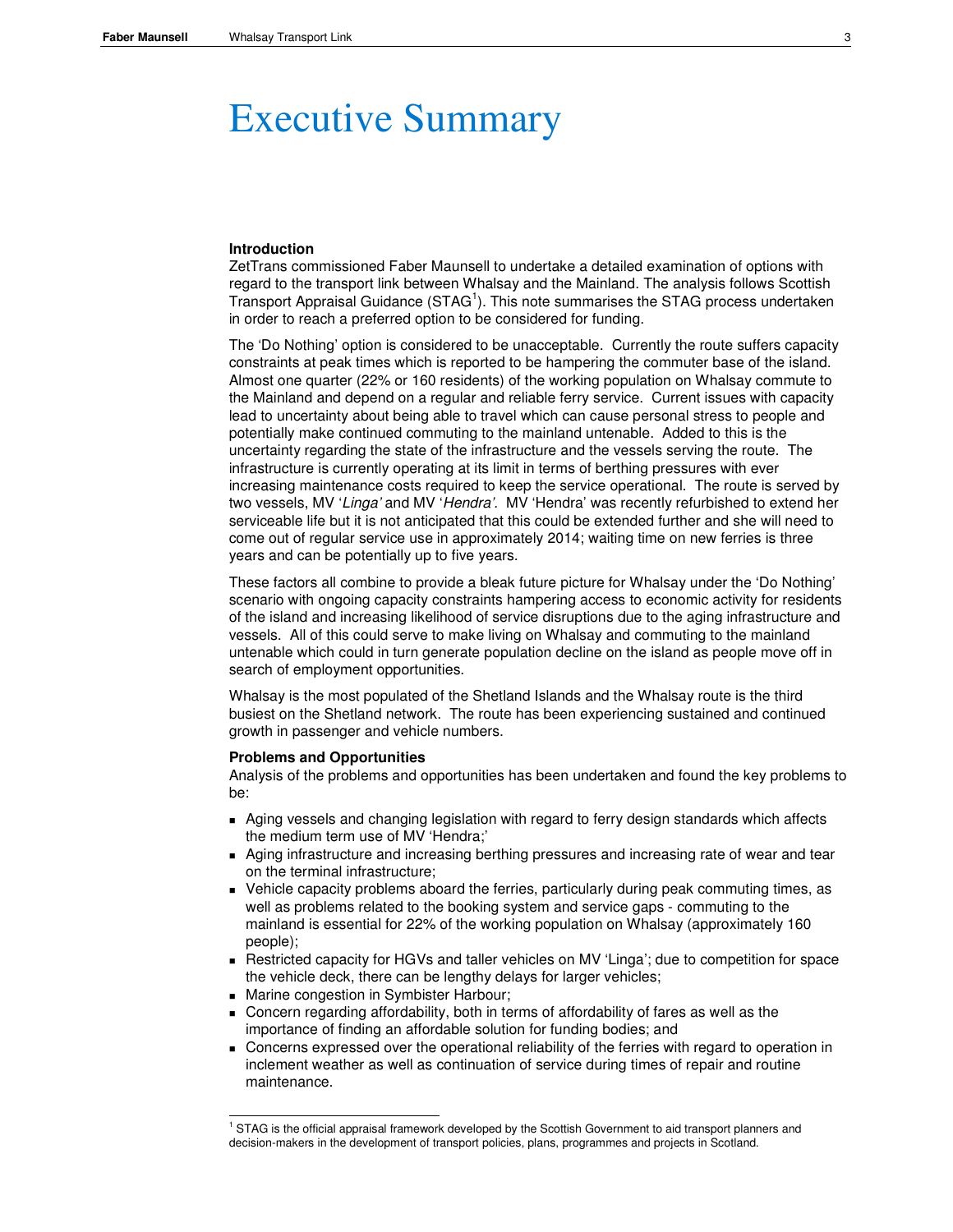## **Statutory Context and Planning Objectives**

National, regional and local policies have been reviewed as part of this study and common theme is the emphasis on the importance of efforts to sustain island communities, and accept that local and central funding will be central to the sustaining of these, often isolated, populations.

Following assessment of the problems, opportunities and statutory context for the study a list of planning objectives was prepared. These objectives are six-fold:

- To deliver a solution that is affordable (for funding bodies);
- To deliver a solution that is operationally sustainable;
- To at least maintain the current level of accessibility to the island;
- To reduce conflict between ferry and other harbour users;
- To better match supply and demand; and
- To ensure that the socio-economic characteristics of the island are not constrained.

#### **Option Generation and Sifting**

A long list of options was generated and sifted to produce a list of options for appraisal. The following list shows those that were appraised at STAG Part 1 and Stag Part 2 and the outcome of this appraisal:

• **Option 1 ('Do minimum' option)** – This option would see Laxo and Vidlin, renewed or replaced on a like-for-like basis and the current location of the Whalsay terminal within Symbister Harbour, renewed or replaced on a like-for-like basis; MV 'Linga' and MV 'Hendra' would be retained until life expiry, then replaced on a broadly like-for-like basis.

This option provides an essential benchmark against which the other options can be compared. It performs only marginally better that the Do Nothing scenario however as it does not address the capacity constraints and would see the uncertainty involved with commuter travel continue. Congestion issues at Symbister would continue and the socio economic prospects for Whalsay would be compromised. The option has little impact on the environment, safety, integration or accessibility.

• **Option 2** - Laxo is retained as mainland terminal, with Vidlin retained as diversionary terminal. Both terminals are replaced with new, larger terminals capable of accommodating 31 vehicle capacity vessels. Symbister remains the Whalsay Ferry terminal but is extended to be capable of accommodating 31 vehicle capacity vessels. One new 31 vehicle capacity vessel is introduced to operate alongside MV 'Linga'

This option sees the capacity constraints addressed in the medium term and allows the route to grow whilst also removing the current uncertainties with commuter travel. The terminal upgrades would improve their reliability. Two options were investigated for extending Symbister; an outward and inward extension. The outward extension allows greater separation of the marine traffic and better addresses the issue of congestion at Symbister but the risks involved with constructing a breakwater in deep water and the risks involved with the construction (whereby the existing northern breakwater would have to be removed thus leaving the harbour exposed) have been deemed too significant to take this option forward. The outward extension was therefore dropped following STAG Part 1 appraisal. The inward extension of Symbister allows the larger ferries to make use of the harbour but does not fully address the congestion issues within the harbour. This option has little impact in terms of the environment, accessibility, integration or safety.

• **Option 3** – Option 3 is the same as option 2 in infrastructure terms but sees two new 31 vehicle capacity vessels introduced onto the route

As above with option 2, the outward extension of Symbister is ruled out due to technical risks; the inward extension is retained but does not fully address the congestion issues at the harbour. The introduction of two new 31-vehicle vessels onto the route addresses the capacity constraints but is significantly more expensive in the early years when compared with option 2. The introduction of two new larger vessels is therefore considered unnecessary when one new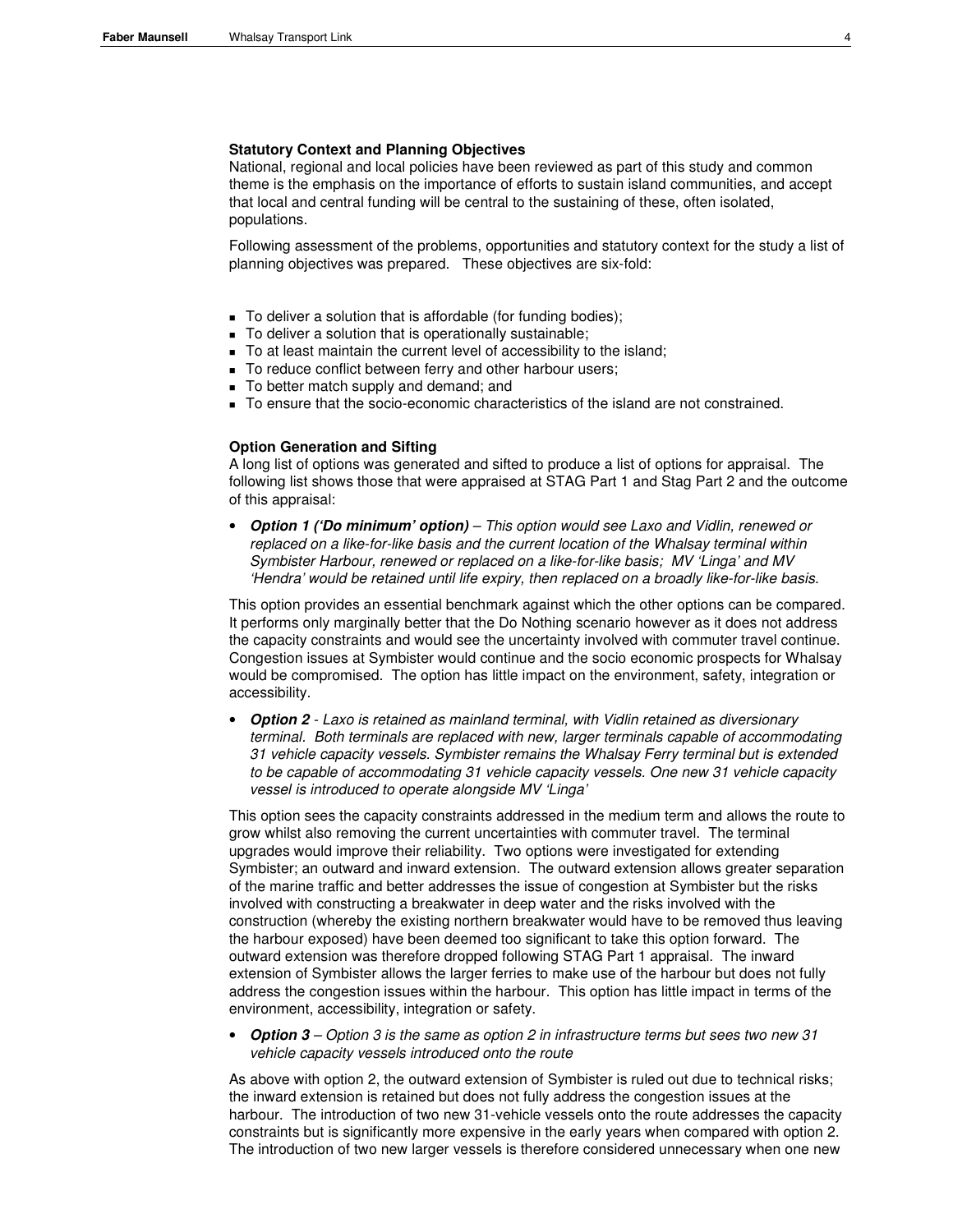larger vessel operating alongside MV 'Linga' addresses the capacity constraints and this option has been dropped after STAG part 2 appraisal.

• **Option 4** - Laxo is retained as mainland terminal, with Vidlin retained as diversionary terminal. Both terminals are replaced with new, larger terminals capable of accommodating 31 vehicle capacity vessels. The Whalsay Ferry Terminal is relocated to North Voe with a new terminal constructed capable of accommodating 31 vehicle capacity vessels. One new 31 vehicle capacity vessel is introduced to operate alongside MV 'Linga'

This option sees the capacity constraints addressed in the medium term and allows patronage on the route to continue to grow whilst also removing the current uncertainties with commuter travel. The terminal upgrades would improve their reliability. Developing North Voe addresses the congestion issues at Symbister and provides a more efficient operational arrangement. Due to developing an undeveloped voe, this option, has negative environmental impacts in terms of landscape and visual impacts. It has little impact on safety, integration or accessibility.

• **Option 5** – Option 5 is the same as option 4 in infrastructure terms but sees two new 31 vehicle capacity vessels introduced onto the route

As above with option 4, the relocation of the ferry terminal to North Voe has environmental impacts but addresses the issues of congestion at Symbister harbour an, through the introduction of larger vessels addresses the capacity constraint issues. The introduction of two new larger vessels is therefore considered unnecessary when one new larger vessel operating alongside MV 'Linga' addresses the capacity constraints and this option has been dropped after STAG part 2 appraisal.

• **Options 6 and 7** – These were the fixed link options of a bridge and tunnel respectively

Fixed links would provide a long term solution to capacity issues and remove uncertainty for commuter traffic. It would address the issues of congestion at Symbister. However, in light of the relative urgency to provide a solution for the Whalsay transport link and the timescales involved in constructing such a fixed link and the competing demand for fixed links from other islands within Shetland it is not considered that a fixed link is a feasible solution in the medium term for Whalsay.

• **Option 8** – Grunna Voe is developed as the mainland terminal and Vidlin is not upgraded as diversionary terminal since the attraction of Grunna Voe is more sheltered berthing conditions and therefore an anticipated reduction in the number of diversions that would be required. Symbister is retained as the Whalsay Ferry Terminal and is upgraded to be capable of accommodating 31 vehicle capacity vessels. One new 31 vehicle capacity vessel is introduced to operate alongside MV 'Linga'

This option addresses the capacity constraints in the medium term. However, following detailed assessment of weather records, etc. concern exists about the performance of this option in inclement weather since Vidlin would not be upgraded and would therefore not be capable of accommodating the larger vessel. At these times the service would reduce to being served by only MV 'Linga'. In this sense, the option does not address the uncertainty issues which affect commuter traffic. Additionally, this option sees a largely undeveloped area at Grunna Voe developed to provide a ferry terminal with the associated visual and landscape impacts. The option also introduces additional journey time for vehicles accessing / egressing Grunna Voe compared with Laxo with associated negative TEE and safety impacts. The option has little impact on accessibility and integration. Due to the poor performance of this option in economic terms and the environmental impact and the inability of the option to address the uncertainty issues affecting commuter traffic, this option has been dropped following STAG Part 2 appraisal.

• **Option 9** – Grunna Voe is developed as the mainland terminal and Vidlin is not upgraded as diversionary terminal since the attraction of Grunna Voe is more sheltered berthing conditions and therefore an anticipated reduction in the number of diversions that would be required. The Whalsay Ferry Terminal is relocated to a new ferry terminal at North Voe capable of accommodating 31 vehicle capacity vessels. One new 31 vehicle capacity vessel is introduced to operate alongside MV 'Linga'